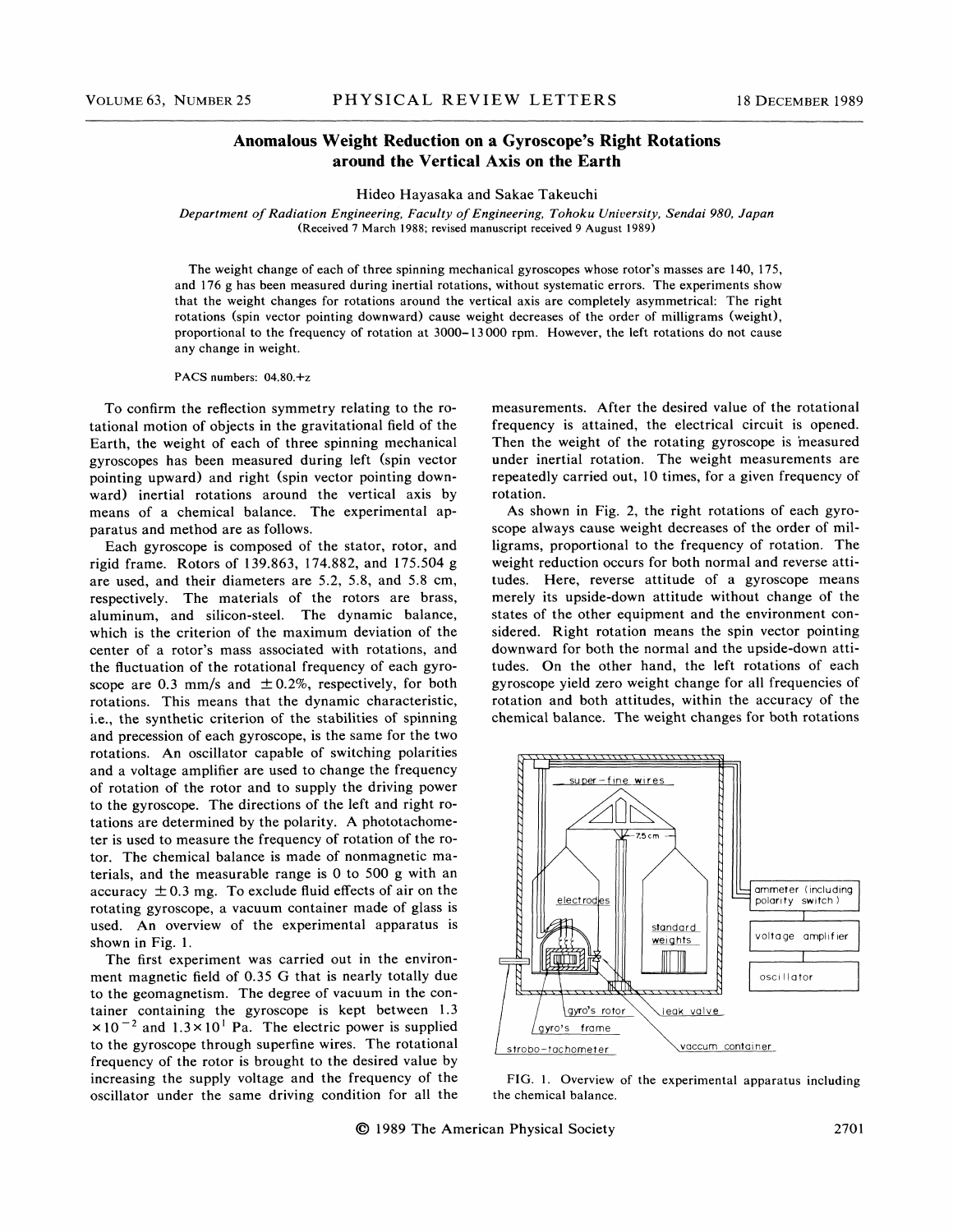



FIG. 2. Weight changes of gyroscopes for both left and right rotations around the vertical axis in the naturalenvironment magnetic field.

are independent of the placement of the balance's lever arm along the N-S or the E-W direction. Furthermore, the weight changes for both rotations are independent of the various ways of performing the experiment: The weight measurements are carried out after opening the electrical circuit while the rotation is speeding up, kept at constant speed, or slowing down, under the conditions of putting a polyurethane foam pad under the gyro to partially absorb the mechanical vibrations and of exchanging the positions of the gyro and the reference weights on the balance's pans. The experimental results do not change under these variations.

In Fig. 2, the data on the  $M = 174.882$ -g rotor are omitted because the weight changes are nearly the same as those for  $M = 175.504$  g. The vertical error bars denote the fluctuation of weight changes, and the horizontal error bars denote the decreasing range of the frequency of rotation in one period of the movement of the direction needle of the chemical balance.

The experimental results show that the weight changes for rotations around the vertical axis are completely asymmetrical. Meanwhile, based on the conventional theory, the weight changes of a gyroscope under rotation should by symmetrical. Therefore, we have studied whether such an extraordinary phenomenon is due to systematic errors in our experimental equipment and method. Most dynamical problems can be solved in the framework of Newtonian mechanics, which is symmetrical under a mirror reflection, as concretely discussed later.

There might be a question of weak magnetic coupling between the environment magnetic field of 0.35 G and the weak residual magnetism of the gyroscope after the opening of the electrical circuit. However, the anomalous weight reductions for the right rotations are not due to magnetic coupling. First of all, this is supported by the experiments with an upside-down attitude for each gyroscope as follows: Let us suppose that magnetic couplings during the gyroscope's right rotations cause the weight reductions in the normal attitude. This assumption means that the coupling serves the upward force during the right rotation. Next, let only the attitude of the gyroscope reverse without changing the states of the other equipment and the environment magnetic field. If the above assumption is correct, the weight of the gyroscope will increase for the left rotation in the reverse attitude, because the force by magnetic coupling will operate down the gyroscope. However, the experimental results for the reverse attitude shown in Fig. 2 refute the correctness of the assumption.

Since the problem of magnetic coupling is important, this problem has been checked further by means of the following two methods, (i) It has been checked whether there is a difference between the residual magnetism of the left rotation and that of the right one in each gyroscope. The residual magnetisms for both rotations are measured in a magnetically shielded cylinder where the strength of the magnetic field is  $\frac{1}{100}$  times the strength of the environment magnetic field. The residual magnetisms for the left and right rotations are identical at the same frequency of rotation, after cutting the same power supplies. For instance, the residual magnetism associated with both the left and right rotations of the 175.504-g rotor is 0.06 G at 15 000 rpm. Of course, these results are independent of attitude, (ii) The weight changes for both rotations in each attitude of the 175.504-g rotor have been measured in a magnetically shielded room  $(200 \times 200 \times 210$  cm<sup>3</sup>) where the field strength is  $3 \times 10^{-4}$  to  $3 \times 10^{-3}$  G; that is,  $\frac{1}{1000}$  to  $\frac{1}{100}$  times the environment magnetic field mentioned previously. The weight changes for both rotations of the gyroscope in each attitude in this shielded room are entirely identical with those obtained in the environment magnetic field. The experimental results of these two methods definitely show that the anomalous weight reduction is independent of magnetic coupling.

Summarizing all the data obtained in the experiments, the weight decrease for right rotations around the vertical axis,  $\Delta W_R(\omega)$ , is approximately formulated, in units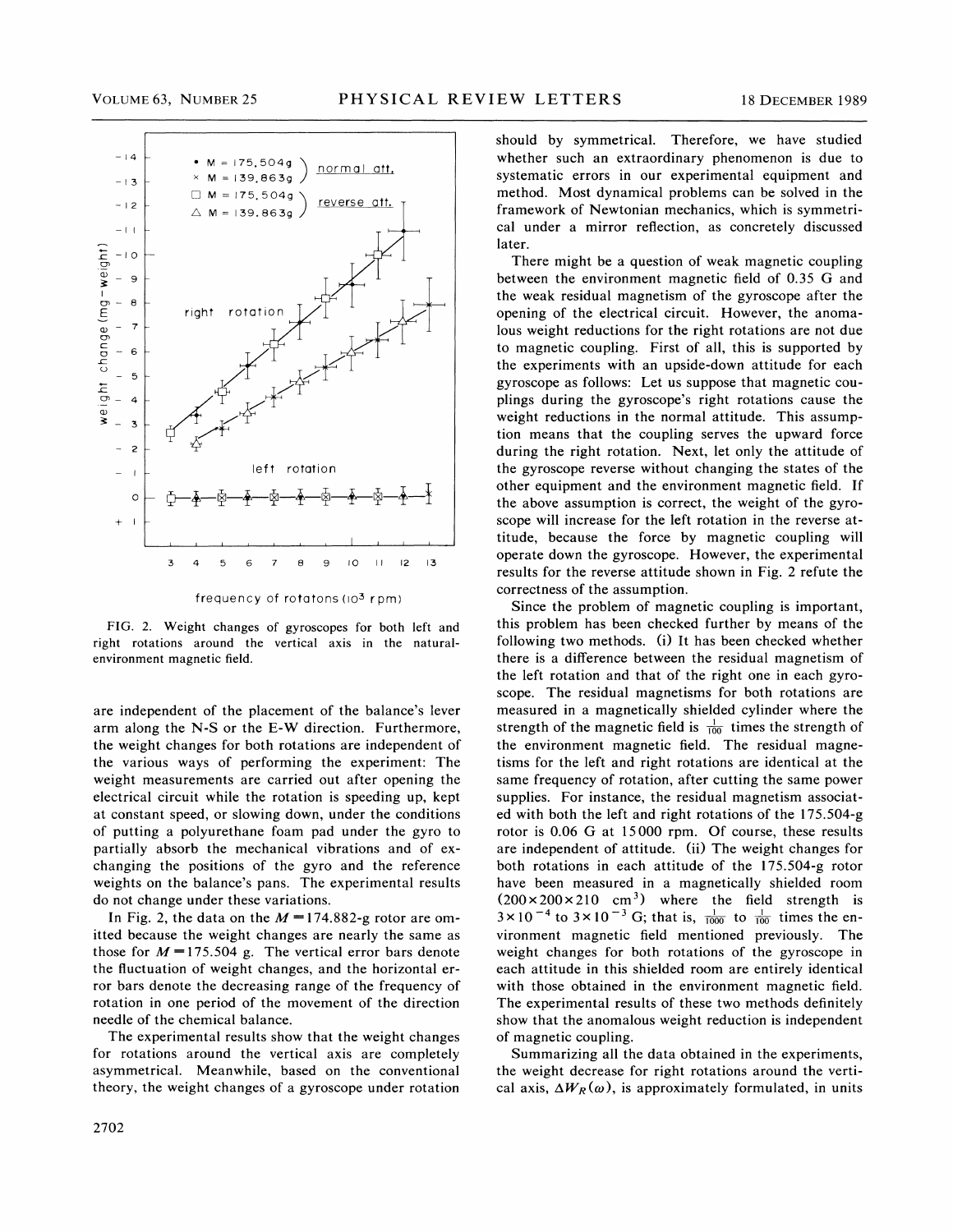of dynes, as follows:

$$
\Delta W_R(\omega) = -2 \times 10^{-5} M r_{\text{eq}} \omega \text{ g cm s}^{-2},
$$

where  $M$  is the mass of rotor (in g),  $\omega$  is the angular frequency of rotation (in rad/s), and  $r_{eq}$  is the equivalent radius (in cm), defined as follows. A rotor is composed of various materials and domains, and hence  $r_{eq}$  is given by

$$
Mr_{\text{eq}} = \int \int \rho(r,z) 2\pi r^2 dr dz ,
$$

where  $\rho(r, z)$  is the density of any material constituting the rotor, and *r* and z denote cylindrical coordinates. The values of  $r_{eq}$  for the three rotors of 139.863, 174.882, and 175.504 g are 1.85, 2.26, and 2.26 cm. On the other hand, the weight changes for left rotations in each attitude are zero within the accuracy of the chemical balance.

Here, it should be especially noted that the weight changes during inertial rotations of three rotors repeatedly measured using an electronic balance are nearly the same as those obtained with the chemical balance. The mechanism of the balance, the experimental method, and the results are as follows: The deviation of the vertical component in the bending of a horizontal metal trough system caused by a weight is compensated by electromagnetic force. The balance has no standard weight inside, and the measurable range is 0 to 300 g with an accuracy of  $\pm 1$  mg. The system of the balance and gyro closed in a vessel is rigorously held at a vacuum state using a rotary pump and a coarse control valve, and also a sorption pump and a fine-control valve. The latter pump and valve are set near the vessel. The weight measurements are carried out during the inertial rotations after opening the electric circuit of the gyroscope. The strength of the magnetic field is of the order of 1.7 G at the balance's pan. As examples, the mean values of weight reductions for right rotations of two rotors of 139.863 and 175.504 g at 1.33 Pa are 1.8, 2.4, 3.0, 3.6, 4.1, 4.6, 5.3, 5.8, 6.5, 7.1, and 7.7 mg for the former rotor, and 2.6, 3.6, 4.4, 5.3, 6.3, 7.2, 8.1, 9.1, 10.0, 10.9, and 11.9 mg for the latter, at  $3 \times 10^3$ ,  $4 \times 10^3$ , ...,13  $\times$ 10<sup>3</sup> rpm. Meanwhile, the left rotations do not cause weight changes. The results are independent of attitude.

As shown in Fig. 2, the weight change of each rotating gyroscope is completely asymmetrical for inertial rotations around the vertical axis. In a common-sense view, anyone might consider that such a phenomenon is induced by systematic errors. However, the phenomenon is free from systematic errors; our reasoning is given below. The causes of systematic errors are as follows: (1) The different dynamic characteristics of the gyroscope for the two rotations. (2) The different electromagnetic couplings of the gyroscope for the two rotations. (3) The different fluid effects of air on the gyroscope for the two rotations. (4) The difference between the respective torques induced by the friction between

the ball bearings and the shaft of the gyroscope for the two rotations. (5) The different environmental conditions for the repetitive experiments. (6) The difference in the forces of inertia for the two inertial rotations. (7) The difference between the two spin-spin couplings of the angular momenta of the Earth and the gyroscope for the two rotations.

For (1): The dynamic characteristic includes the effect of mechanical vibrations and, as mentioned previously, the dynamic characteristic of each mechanical gyroscope is the same for the two rotations. As one example, the overall effective values of the accelerations of mechanical vibrations (bandwidth, 0-2 kHz) for the two rotations of the 140-g rotor are 0.0995G and 0.0965G at 13000 rpm in the normal attitude, where G is 980 cm/s<sup>2</sup>. The values in the reverse attitude are nearly the same. From the above, we conclude that there are no differences between the dynamic characteristics of each gyroscope for the two rotations or the two attitudes. For (2): The problem of magnetic couplings has been perfectly solved by the three kinds of experiments already mentioned. Further, as each weight measurement was carried out after opening the electric circuit, there is no electrical-current effect. Therefore, the gigantic weight reduction for the right rotation is independent of magnetic coupling and electrical-current effect. For (3): The weight reduction for the right rotation is not due to lift from the fluid effect of air within the vacuum container. The reasons are as follows: Under the standard atmosphere  $(1 \times 10^5 \text{ Pa})$ , both rotations of the 175-g rotor cause the same lift of about 260 mg at 12000 rpm. The lift power is proportional to the density of gas. As described previously, the gas pressure in the container is between  $1.3 \times 10^{-2}$  and  $1.3 \times 10^{1}$  Pa. Further, the gyroscope and air are in a closed system. From the above, we find that the weight decrease for the right rotation is independent of the lift of air. For (4): Since the friction in a gyroscope is originally within the gyroscope system, this friction does not influence anything outside the system. Hence, the weight reduction is not due to the torque induced by the friction. For (5): A pair of weight measurements for both rotations at the same frequency of rotation are always completed within about 30 min under a constant temperature. It has been confirmed that there are no convection effects of the air surrounding the glass container for either rotation, although there are uniform temperature increases of less than 1 °C over the whole surface of the container due to the friction at the supports of the rotor's axis for both rotations. Further, there is reproducibility of the data obtained on different days. Hence, the changes of the environmental conditions of the Earth's tide, the fluctuations of the Earth's spinning, temperature, and magnetic fields can be neglected. For (6): The weight measurements have always been made for decreasing rotational frequency. In the view of Newtonian mechanics, generally